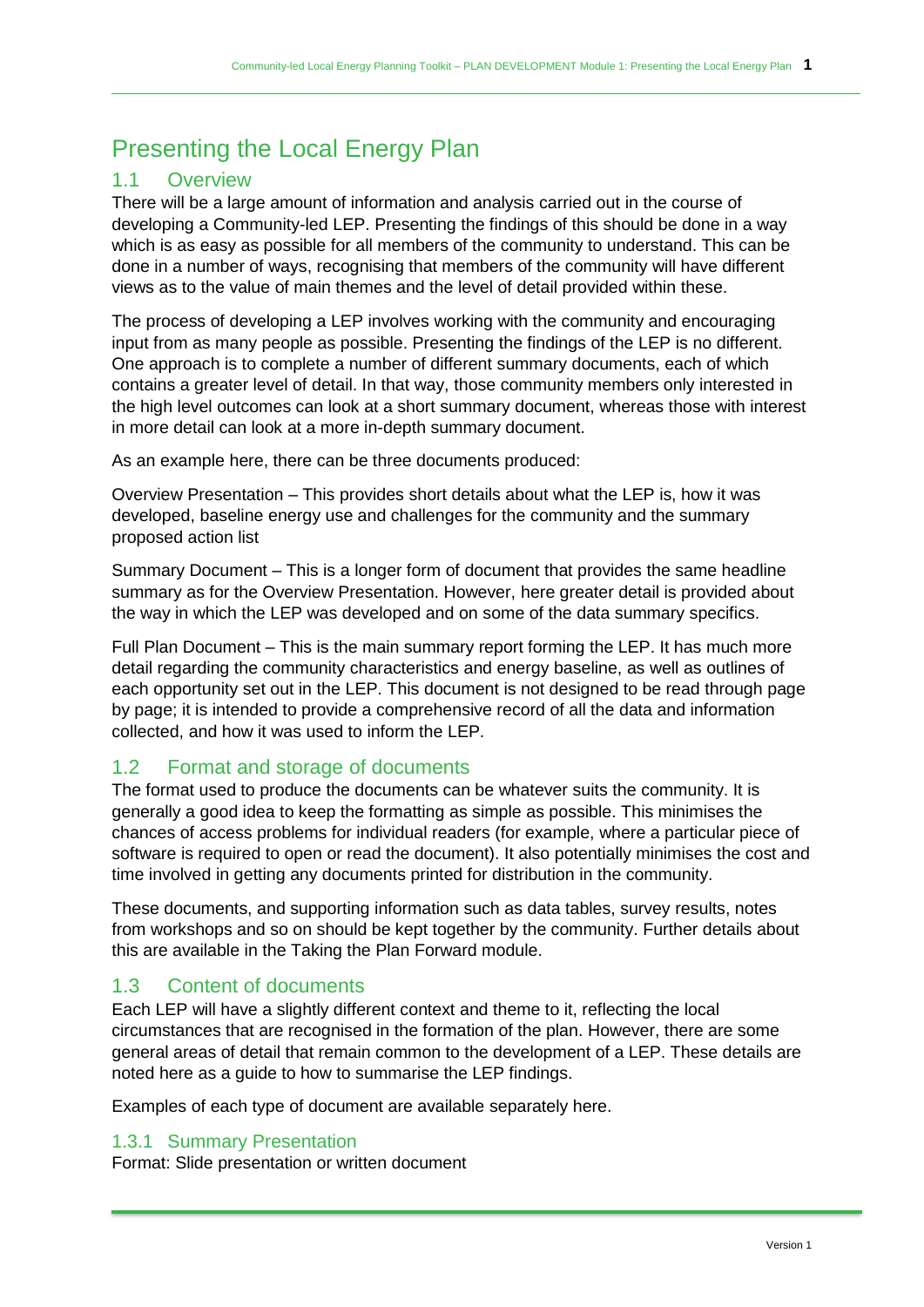Page 1 – What is an LEP? Short statement summarising what it is and its general purpose

Page 2 – How was it Developed? Short paragraph or bullet list of how it was developed. Note of core development team members and how the community views were sought

Page 3 – Meeting Energy Needs – Summary of key challenges for the community relating to energy and transport (likely 3 – 5 points at most)

Page 4 – How is Energy Use? Summary of energy baseline (pie chart, table or similar) showing contributions from electricity, heat and transport

Page 5 – What Did the Community Say? Short summary of the priorities and objectives that were shaped by the views of the community

Page 6 – What Actions are Proposed? Summary of main actions within the LEP

Page 7 – Where Can I Find Out More? Note of how the reader can get further information

#### 1.3.2 Short Plan Overview Document

Format: Written document, booklet or short form

Section 1 – What is an LEP? Describes what an LEP is, its purpose and how it was produced

Section 2 – 'Whole System' Approach – Summarising the need to consider the community's energy needs holistically, so that overlapping impacts of power, heat and transport requirements are met. Summary of boundary of present LEP

Section 3 – A Community Plan – Summary of aims and objectives and priorities to address, as developed with the community

Section 4 – Energy Needs – Baseline summary of energy needs and future projection of any significant changes

Section 5 – Challenges to Address – Summary of the key challenges identified for the community

Section 6 – Proposed Actions – Summary table of key proposed actions, describing what they are and what timescales it is thought they will be tackled within

Section 7 – Further Information – Details of how community members can get further detail and access to the full LEP document

1.3.3 Local Energy Plan – Full Document

Format: Written document

Section 1 - Introduction

- About Local Energy Plans
- Overview of 'whole system' approach
- Aims and Objectives

Section 2 - Local Infrastructure

- Electricity
- Heat
- Water
- Transport